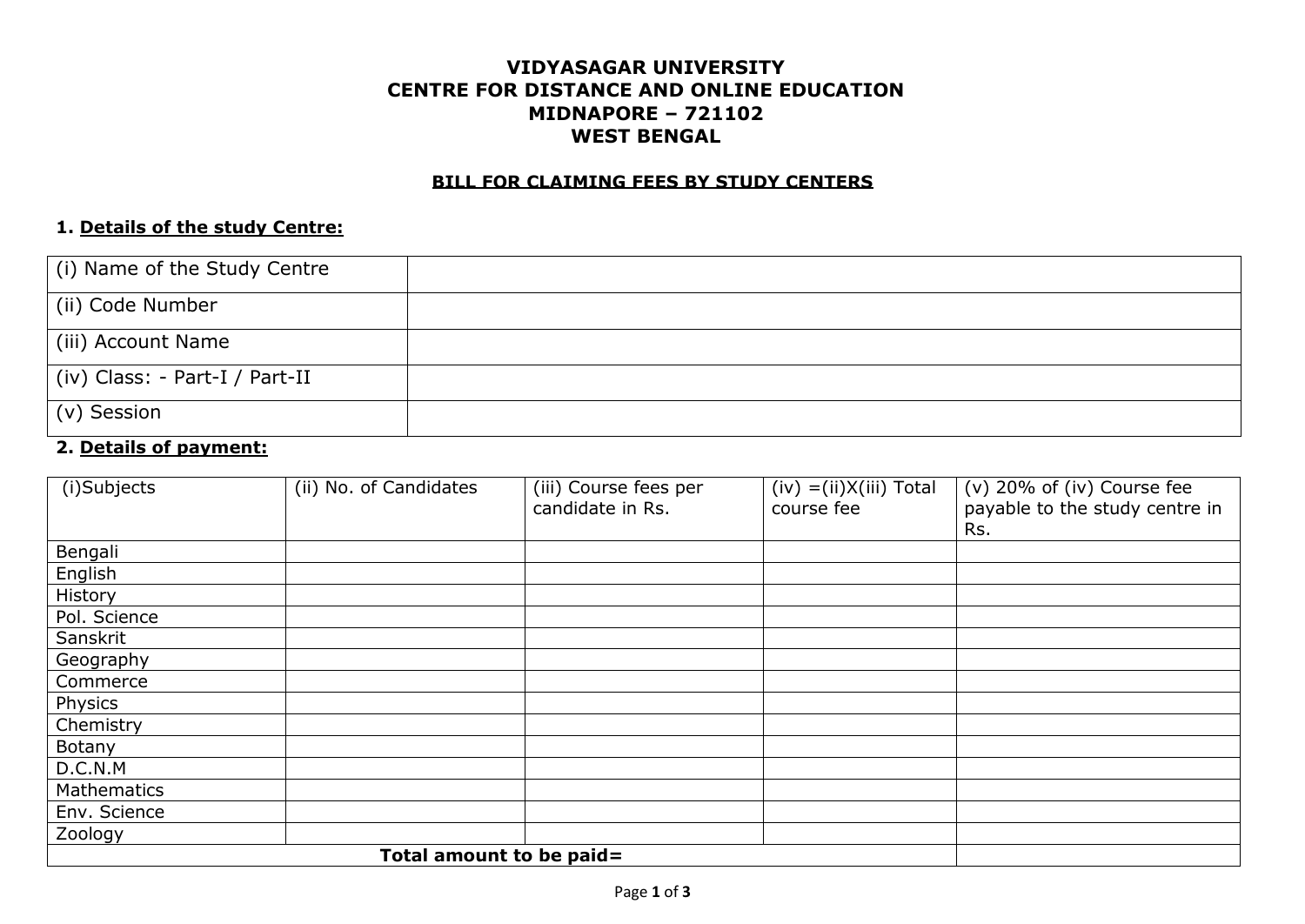## **3. Laboratory, Project and Excursion fee:**

| (i)Subjects              | $(ii)$ No. of | (iii) Laboratory | (iv) Excursion | $(v) = (iii) + (iv)$ | $(vi) = (ii)X(v)$ Total | (vii) 75% of (vi) Total  |
|--------------------------|---------------|------------------|----------------|----------------------|-------------------------|--------------------------|
|                          | Candidates    | fees per         | fees per       | Total fees per       | Laboratory and          | Laboratory and Excursion |
|                          |               | candidate in     | candidate in   | candidate in Rs.     | Excursion fee           | fee payable to the study |
|                          |               | Rs.              | Rs.            |                      |                         | centre in Rs.            |
| Physics                  |               |                  |                |                      |                         |                          |
| Chemistry                |               |                  |                |                      |                         |                          |
| Botany                   |               |                  |                |                      |                         |                          |
| D.C.N.M                  |               |                  |                |                      |                         |                          |
| Mathematics              |               |                  |                |                      |                         |                          |
| Env. Science             |               |                  |                |                      |                         |                          |
| Zoology                  |               |                  |                |                      |                         |                          |
| Geography                |               |                  |                |                      |                         |                          |
| Total amount to be paid= |               |                  |                |                      |                         |                          |

# **4. Summary of the amount collected and the amount claimed by the study centre:**

| (i)                  | (i)                        | $(iii) = 2(iv)$ and 3(vi) | $(iv) = 2(v)$ and 3(vii) |
|----------------------|----------------------------|---------------------------|--------------------------|
| Subjects             | No. of Candidates Admitted | Amount Collected in Rs.   | Amount Claimed in Rs.    |
| Bengali              |                            |                           |                          |
| English              |                            |                           |                          |
| History              |                            |                           |                          |
| Pol. Science         |                            |                           |                          |
| Sanskrit             |                            |                           |                          |
| Geography            |                            |                           |                          |
| Commerce             |                            |                           |                          |
| Physics              |                            |                           |                          |
| Chemistry            |                            |                           |                          |
| Botany               |                            |                           |                          |
| D.C.N.M              |                            |                           |                          |
| Mathematics          |                            |                           |                          |
| Env. Science         |                            |                           |                          |
| Zoology              |                            |                           |                          |
| <b>Grand Total:-</b> |                            |                           |                          |